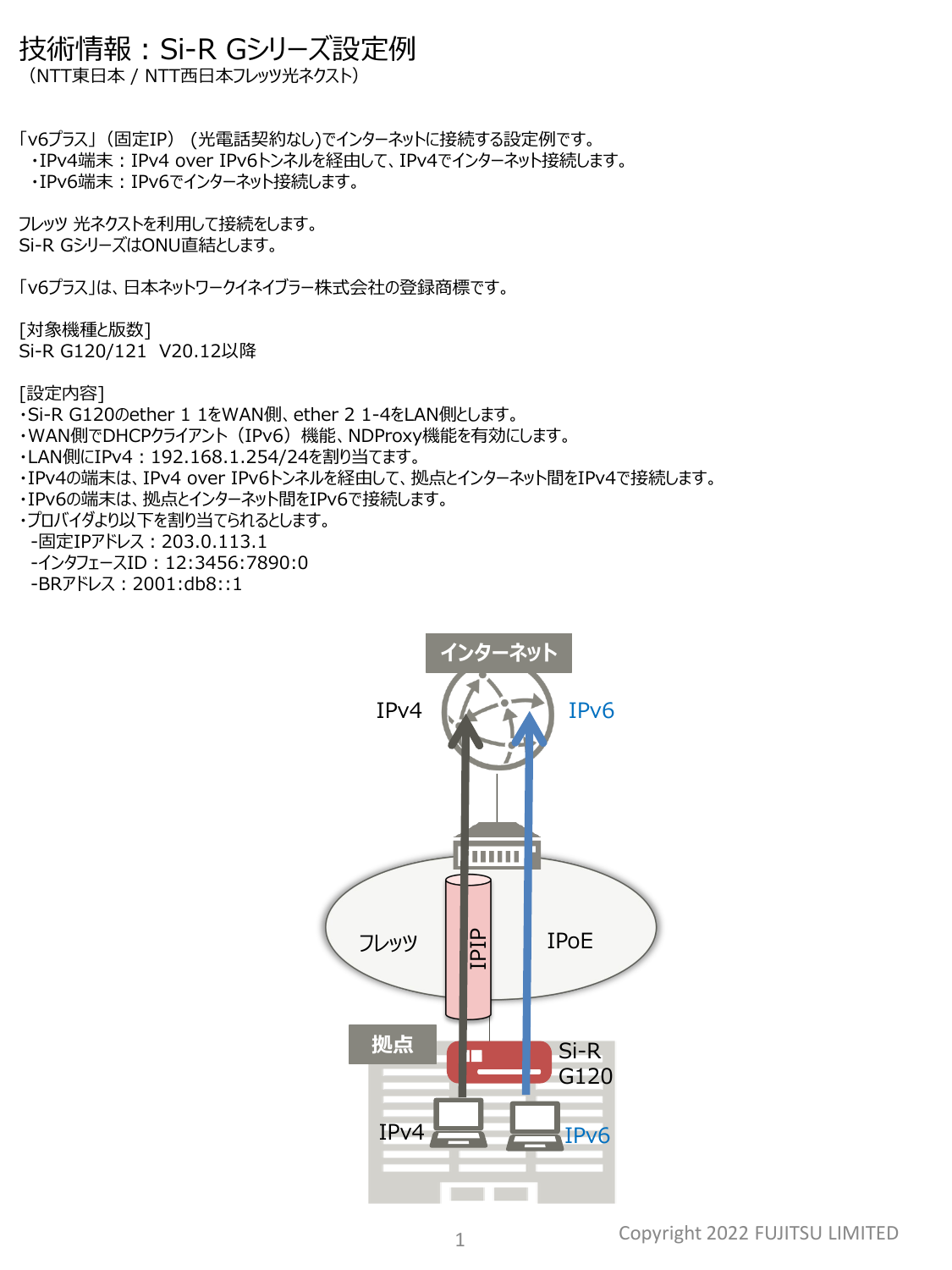[設定例]

・useridにはv6プラスで使用する認証IDを設定してください。 ・userpassにはv6プラスで使用する認証Passwordを設定してください。

ether 1 1 vlan untag 1 ether 2 1-4 vlan untag 2 lan 0 ipv6 use on lan 0 ipv6 ifid 12:3456:7890:0 lan 0 ipv6 address 0 auto lan 0 ipv6 ra mode recv lan 0 ipv6 ra recv prefix-mode routers lan 0 ipv6 dhcp service client lan 0 ipv6 dhcp client option na off lan 0 ipv6 ndproxy mode enable lan 0 ipv6 ndproxy bind lan1 lan 0 vlan 1 lan 1 ip address 192.168.1.254/24 3 lan 1 ip dhcp service server lan 1 ip dhcp info dns 192.168.1.254 lan 1 ip dhcp info address 192.168.1.1/24 5 lan 1 ip dhcp info gateway 192.168.1.254 lan 1 ipv6 use on lan 1 vlan 2 remote 0 name internet remote 0 ap 0 datalink type ip remote 0 ap 0 tunnel local ra@lan0 remote 0 ap 0 tunnel remote 2001:db8::1 remote 0 ap 0 tunnel mtu 1500 remote 0 ap 0 v6plus mode enable remote 0 ap 0 v6plus auth userid userpass remote 0 ip route 0 default 1 1 remote 0 ip nat mode multi 203.0.113.1 1 5m remote 0 ip msschange 1420 syslog facility 23 time auto server 0::0 dhcp time zone 0900 proxydns domain 0 any \* any dhcp lan0 consoleinfo autologout 8h telnetinfo autologout 5m terminal charset SJIS

外部から内部へのIPv6アクセスを制限する設定を追加してください(推奨)。

lan 0 ipv6 filter 0 pass acl 10 in lan 0 ipv6 filter 1 pass acl 11 in lan 0 ipv6 filter 2 pass acl 12 in lan 0 ipv6 filter default spi 5m

acl 10 description v6\_dhcp acl 10 ipv6 any any 17 any acl 10 udp 547 546 acl 11 description v6 icmp acl 11 ipv6 any any 58 any acl 12 description v6 IP-in-IP acl 12 ipv6 any any 4 any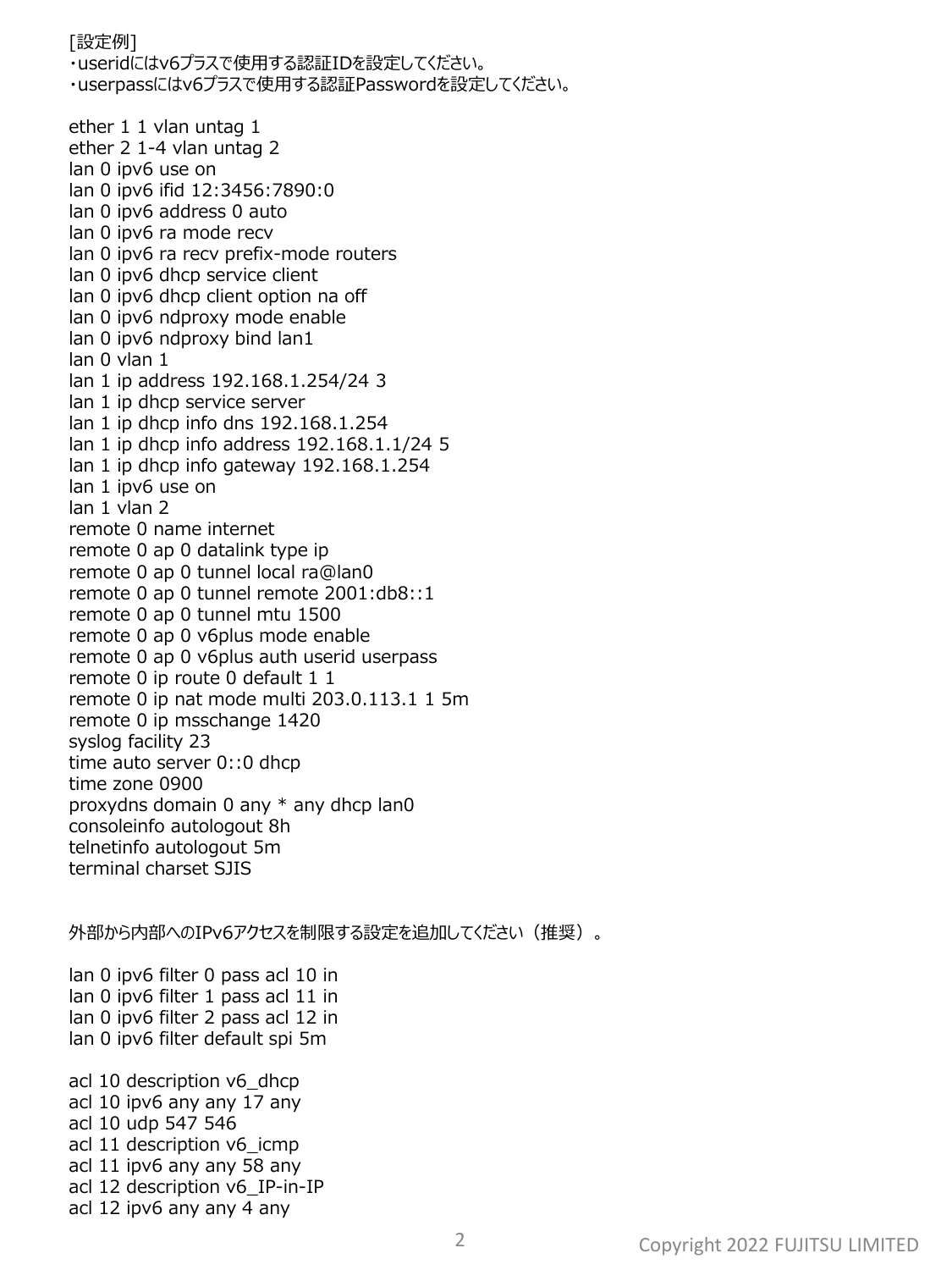解説 Si-R\_G120設定解説

ether 1 1 vlan untag 1 #ether1 1ポートをTag なしVLAN1に設定します。

ether 2 1-4 vlan untag 2 #ether2 1-4ポートをTag なしVLAN2に設定します。

lan 0 ipv6 use on #WAN側でIPv6機能を有効にします。

lan 0 ipv6 ifid 12:3456:7890:0 #インタフェースIDを設定します。

lan 0 ipv6 address 0 auto #RAで受信したプレフィックスを使用して自動的にアドレスを設定する。

lan 0 ipv6 ra mode recv #RA メッセージの受信機能を有効にします。

lan 0 ipv6 ra recv prefix-mode routers #RA変更時に即時反映させます。

lan 0 ipv6 dhcp service client #WAN側インターフェースに対して、IPv6 DHCPクライアント機能を有効にします。

lan 0 ipv6 dhcp client option na off #IPv6 DHCP クライアントのIPv6 アドレス要求を無効にします。

lan 0 ipv6 ndproxy mode enable lan 0 ipv6 ndproxy bind lan1 #NDProxyを有効にし、LAN側と関連付けを行います

lan 0 vlan 1 #VLAN ID とlan 定義番号の関連付けを行います。

lan 1 ip address 192.168.1.254/24 3 #LAN側IPアドレスを設定します。 #・192.168.1.254/24 : LAN側のIPアドレス/マスクです。 #・3:ブロードキャストアドレスのタイプ。通常は3で構いません。

lan 1 ip dhcp service server lan 1 ip dhcp info dns 192.168.1.254 lan 1 ip dhcp info address 192.168.1.1/24 5 lan 1 ip dhcp info gateway 192.168.1.254 #DHCP配布情報の設定をします。 ・dns 192.168.1.254 : DHCP クライアントに配布する、 DNS サーバの IP アドレスです。 ・address 192.168.1.1 : 割り当て開始 IP アドレスです。 ・5 : 割り当てアドレス数です。 ・gateway 192.168.1.254 : デフォルトルータ IP アドレスです 。

lan 1 ipv6 use on #LAN側でIPv6機能を有効にします。

lan 1 vlan 2 #VLAN ID とlan 定義番号の関連付けを行います。